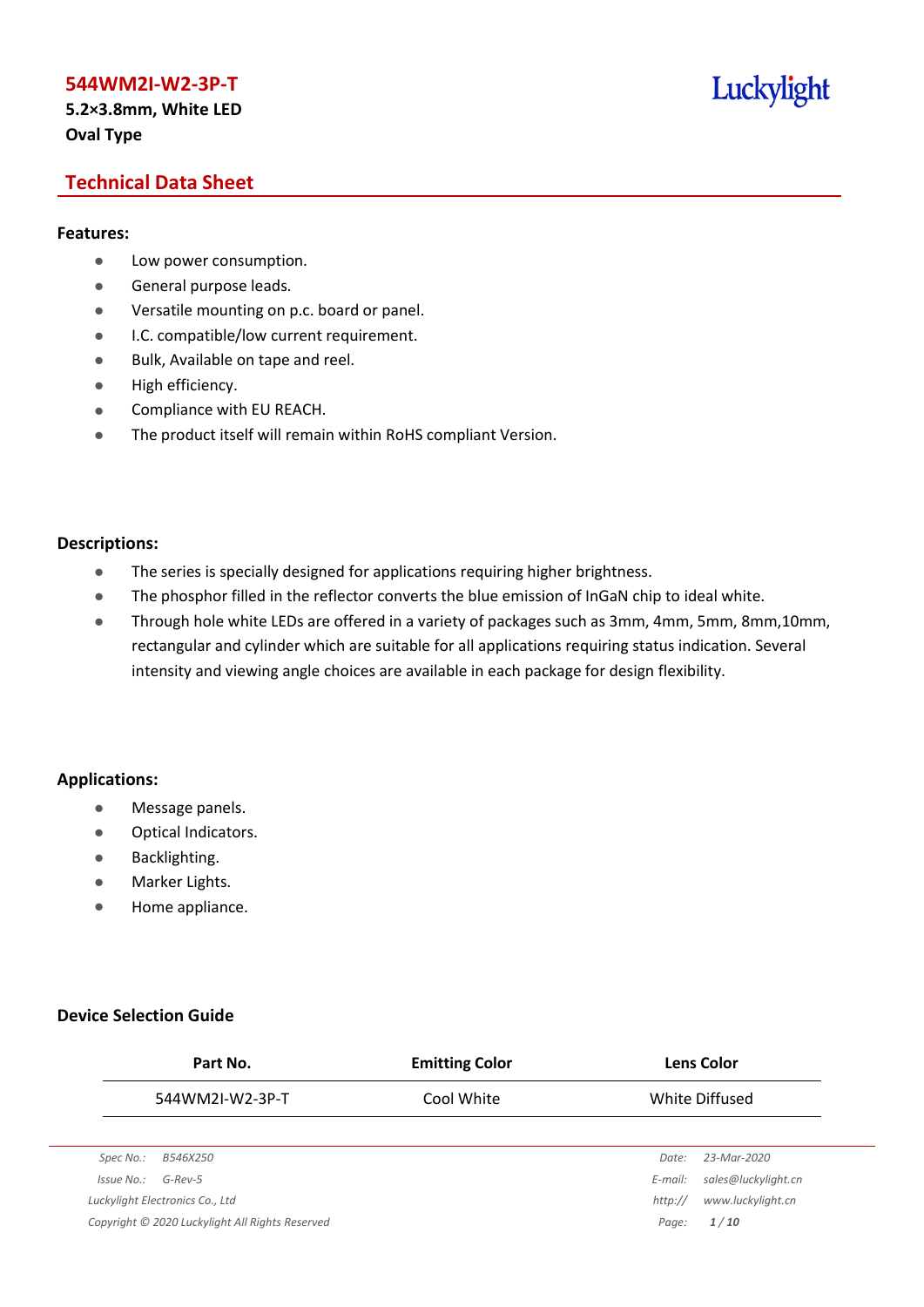**5.2×3.8mm, White LED Oval Type**

# **Technical Data Sheet**

# **Package Dimension:**



*Notes:*

*1. All dimensions are in millimeters (inches).*

*2. Tolerance is ± 0.25 mm (.010″) unless otherwise noted.*

*3. Protruded resin under flange is 1.00mm (.039″) max.*

| Spec No.: | B546X25 |
|-----------|---------|
|           |         |

 $Luckylight~Electronics~Co.,~Ltd$ 

*Copyright © 2020 Luckylight All Rights Reserved Page: 2 / 10*

| Spec No.:<br>B546X250                         | Date:   | 23-Mar-2020                 |
|-----------------------------------------------|---------|-----------------------------|
| 'ssue No.:<br>G-Rev-5                         |         | E-mail: sales@luckylight.cn |
| ckylight Electronics Co., Ltd                 | http:// | www.luckylight.cn           |
| pyright © 2020 Luckylight All Rights Reserved |         | Page: $2/10$                |

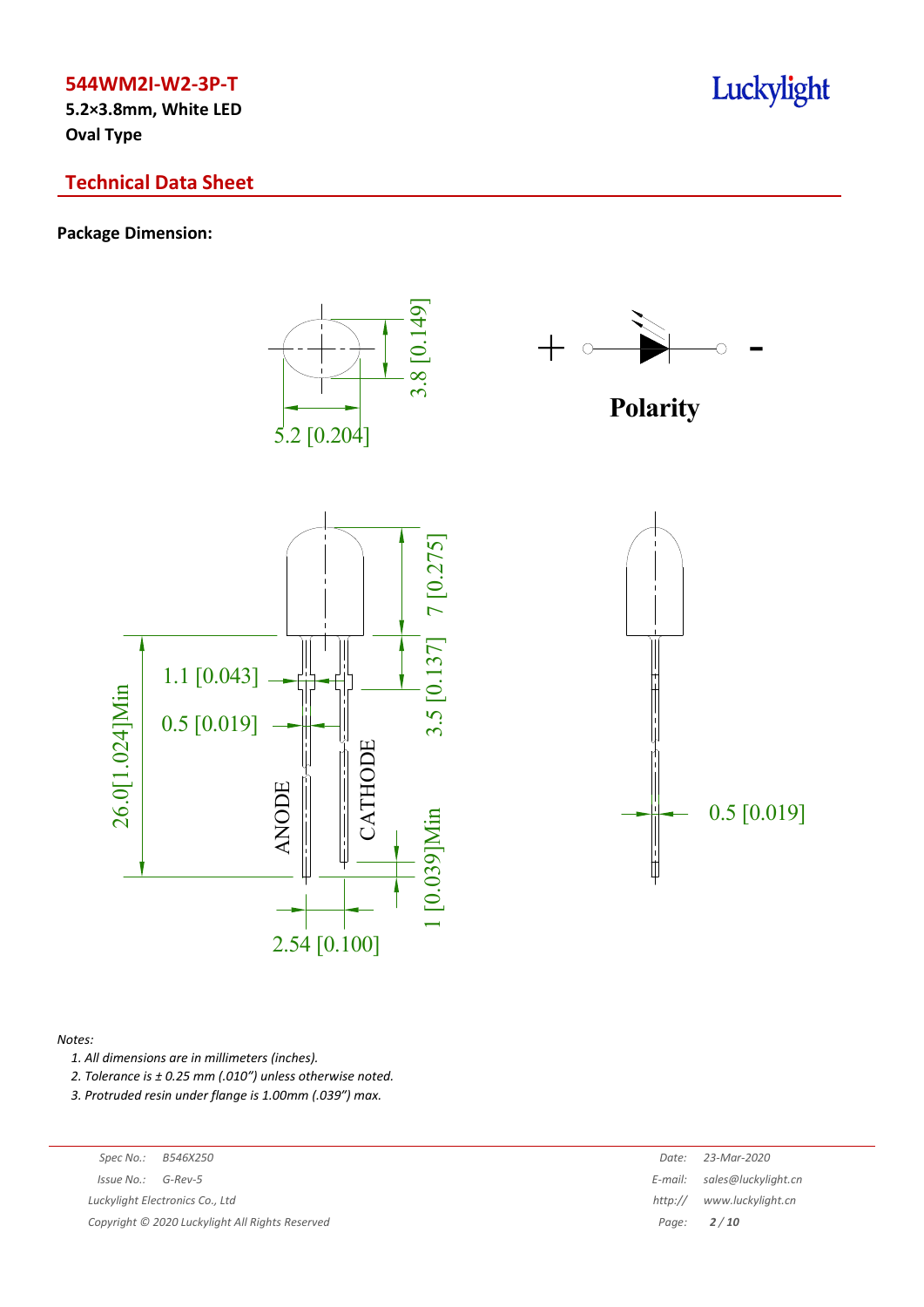**5.2×3.8mm, White LED Oval Type**

# **Technical Data Sheet**

## **Absolute Maximum Ratings at Ta=25**℃

| Symbol                       | Max.                                       | Unit |
|------------------------------|--------------------------------------------|------|
| $P_d$                        | 85                                         | mW   |
| <b>IFP</b>                   | 100                                        | mA   |
| ΙF                           | 25                                         | mA   |
| $\mathsf{V}_\mathsf{R}$      |                                            | V    |
| ${\mathsf T}_{\textsf{opr}}$ | -40 $\rm ^{\circ}C$ to +80 $\rm ^{\circ}C$ |      |
| ${\mathsf T}_{\text{stg}}$   | -40 $^{\circ}$ C to +85 $^{\circ}$ C       |      |
| $T_{\rm sld}$                | $260^{\circ}$ for 5 Seconds                |      |
|                              |                                            |      |

*Notes:*

*a. Derate linearly as shown in derating curve.*

*b. Duty Factor = 10%, Frequency = 1 kHz.*

c. Reverse voltage (VR) condition is applied for IR test only. The device is not designed for reverse operation.

#### **Electrical Optical Characteristics at Ta=25**℃

| <b>Parameters</b>                       | Symbol               | Min.  | Typ.  | Max. | Unit | <b>Test Condition</b> |
|-----------------------------------------|----------------------|-------|-------|------|------|-----------------------|
| Luminous Intensity (a)                  | l٧                   | 2200  | 3800  |      | mcd  | $IF = 20mA$           |
|                                         | x                    | $---$ | 110   | ---  |      | $IF = 20mA$           |
| Viewing Angle (b)                       | $2\theta_{1/2}$<br>Y | ---   | 40    | ---  | deg. |                       |
| Chromaticity Coordinates <sup>(c)</sup> | X                    | ---   | 0.28  | ---  |      | $IF=20mA$             |
|                                         | ٧                    | $---$ | 0.28  |      |      | $IF = 20mA$           |
| <b>Color Temperature</b>                | <b>CCT</b>           | $---$ | 11000 | ---  | К    | $IF = 20mA$           |
| <b>Color Rendering Index</b>            | <b>CRI</b>           |       | 80    | ---  | Ra   | $IF = 20mA$           |
| <b>Forward Voltage</b>                  | VF                   | 2.6   | 3.0   | 3.4  | ۷    | $IF=20mA$             |
| Reverse Current <sup>(d)</sup>          | IR                   |       |       | 10   | μA   | $VR=5V$               |

*Notes:*

a. Luminous intensity is measured with a light sensor and filter combination that approximates the CIE eye-response curve. The Iv guarantee *must be included with ±15% testing tolerance.*

*b. 2θ1/2 is the o -axis angle where the luminous intensity is 1⁄2 the peak intensity.*

*c. The chromaticity coordinates (x, y) is derived from the 1931 CIE chromaticity diagram.*

d. Reverse current (IR) condition is applied for VR test only. The device is not designed for reverse operation.

|                       | Spec No.: B546X250                              | Date: 23-Mar-2020           |
|-----------------------|-------------------------------------------------|-----------------------------|
| $Is sue No.: G-Rev-5$ |                                                 | E-mail: sales@luckylight.cn |
|                       | Luckylight Electronics Co., Ltd                 | http:// www.luckylight.cn   |
|                       | Copyright © 2020 Luckylight All Rights Reserved | Page: $3/10$                |
|                       |                                                 |                             |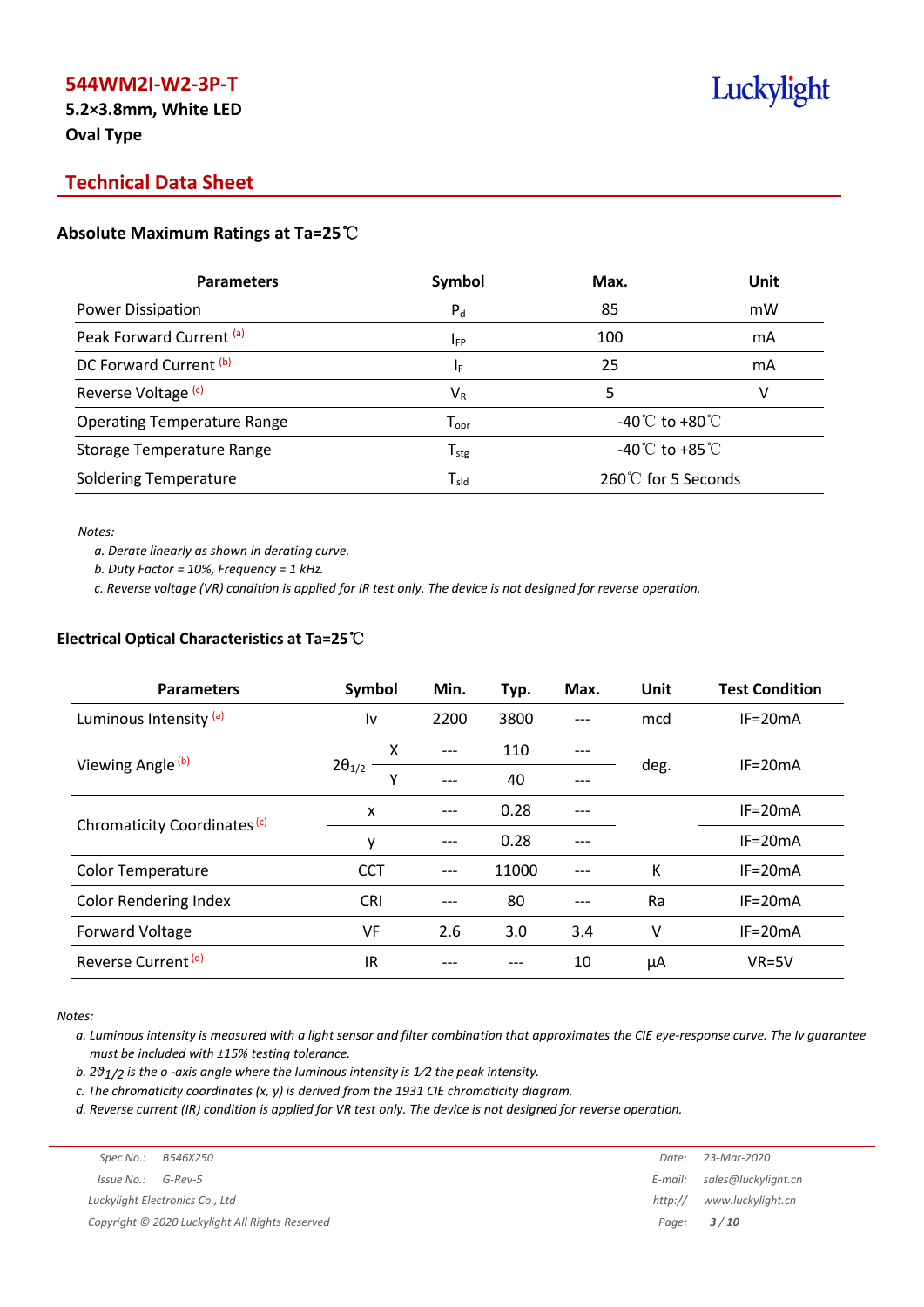**5.2×3.8mm, White LED Oval Type**

# **Technical Data Sheet**

# **Typical Electrical / Optical Characteristics Curves (25**℃ **Ambient Temperature Unless Otherwise Noted)**





-60 -40 -20 0 20 40 60 80 100 Ambient Temperature Ta (℃)

# Forward Current Derating Curve



Ta=25℃ 40 50

Forward Current & Forward Voltage



Luminous Intensity & Forward Current



*Spec No.: B546X250 Date: 23-Mar-2020 Copyright © 2020 Luckylight All Rights Reserved Page: 4 / 10*

*Issue No.: G-Rev-5 E-mail: sales@luckylight.cn Luckylight Electronics Co., Ltd http:// www.luckylight.cn*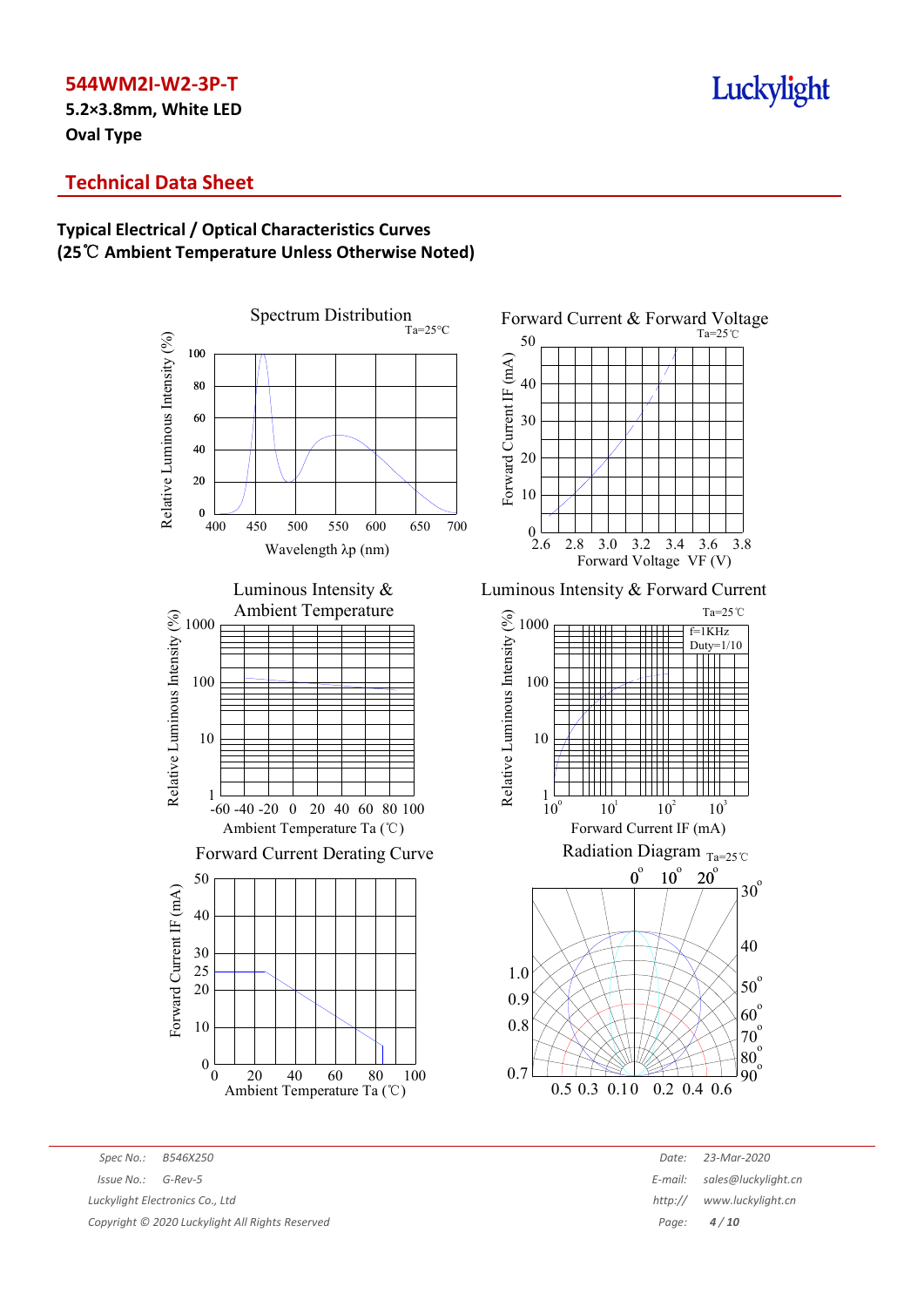**5.2×3.8mm, White LED Oval Type**

# **Technical Data Sheet**

## **CIE Chromaticity Diagram:**



# **Chromaticity Coordinates Specifications for Bin Rank:**

| <b>Bin Code</b> | Left x | Left y | Top x | Тор у | <b>Right x</b> | <b>Right y</b> | <b>Bottom x</b> | <b>Bottomy</b> |
|-----------------|--------|--------|-------|-------|----------------|----------------|-----------------|----------------|
| $C2-1$          | 0.268  | 0.264  | 0.275 | 0.273 | 0.271          | 0.279          | 0.264           | 0.269          |
| $C3-1$          | 0.273  | 0.258  | 0.279 | 0.267 | 0.275          | 0.273          | 0.268           | 0.264          |
| $C2-2$          | 0.275  | 0.273  | 0.282 | 0.283 | 0.285          | 0.290          | 0.271           | 0.279          |
| $C3-2$          | 0.279  | 0.267  | 0.285 | 0.276 | 0.282          | 0.283          | 0.275           | 0.273          |
| $C2-3$          | 0.282  | 0.283  | 0.288 | 0.292 | 0.285          | 0.300          | 0.278           | 0.290          |
| $C3-3$          | 0.285  | 0.276  | 0.291 | 0.284 | 0.288          | 0.292          | 0.282           | 0.283          |

*Note: Color Coordinates Measurement allowance is ±0.012.*

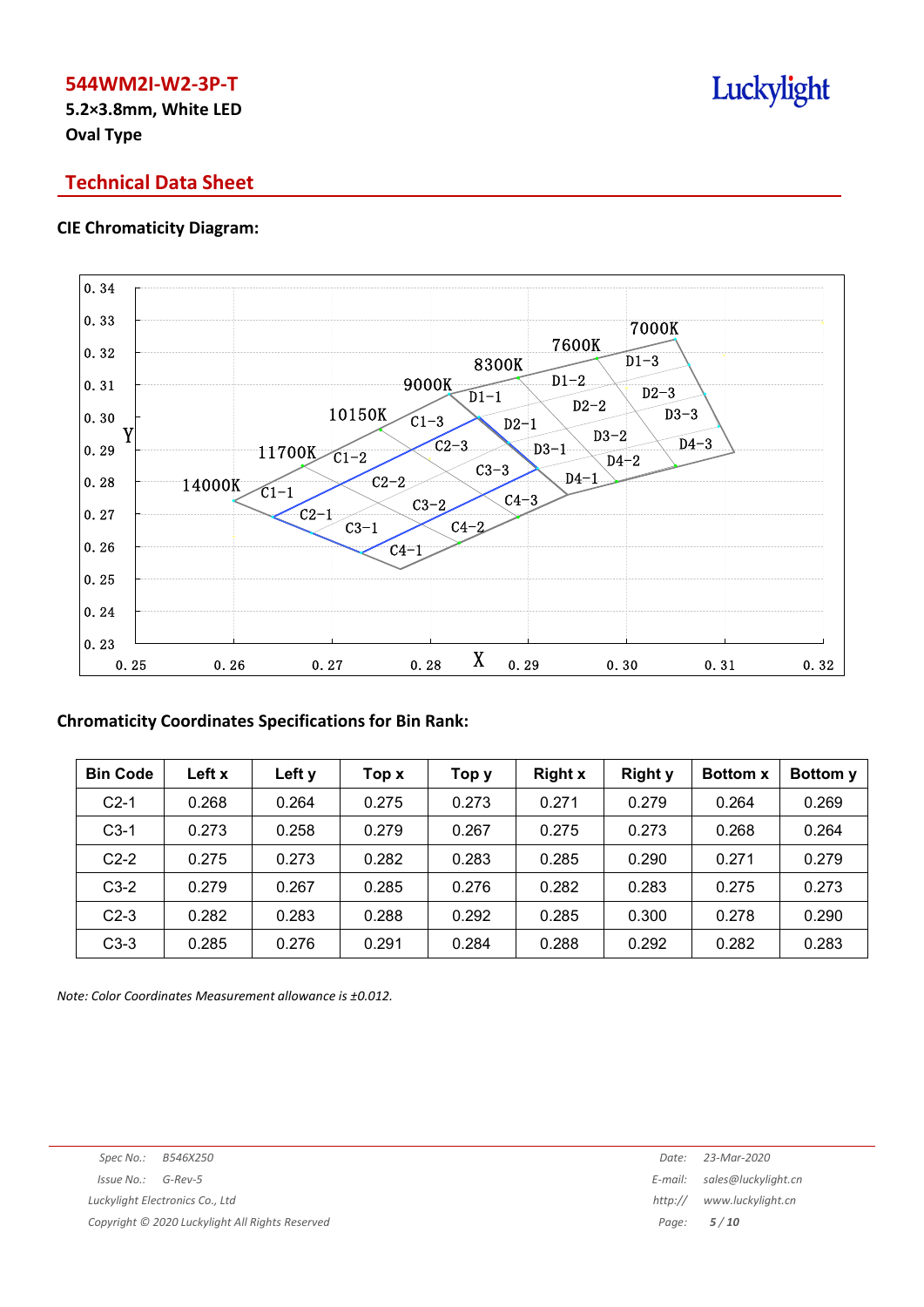**5.2×3.8mm, White LED Oval Type**

# **Technical Data Sheet**

## **Bin Table Specification**

#### **Luminous Intensity Iv (mcd) IF@20mA**

| <b>Bin Code</b> | Min  | Max. |
|-----------------|------|------|
| ว 1             | 2200 | 2900 |
| つつ              | 2900 | 3800 |
| 23              | 3800 | 5000 |
| 24              | 5000 | 6500 |

*Note: Tolerance of each bin limit is ±15%.*

## **Forward Voltage VF (V) IF@20mA**

| <b>Bin Code</b> | Min | Max. |
|-----------------|-----|------|
| D               | 2.6 | 2.8  |
|                 | 2.8 | 3.0  |
|                 | 3.C |      |
|                 |     |      |

*Note: Forward Voltage Measurement allowance is ±0.2V.*

# **Chromaticity Coordinates, CC (x, y), IF@20mA**

| <b>Bin Code</b> | Chromaticity Coordinates, IF@20mA |       |       |       |       |  |  |
|-----------------|-----------------------------------|-------|-------|-------|-------|--|--|
|                 | x                                 | 0.268 | 0.275 | 0.271 | 0.264 |  |  |
| $C2-1$          | ν                                 | 0.264 | 0.273 | 0.279 | 0.269 |  |  |
| $C3-1$          | x                                 | 0.273 | 0.279 | 0.275 | 0.268 |  |  |
|                 | ٧                                 | 0.258 | 0.267 | 0.273 | 0.264 |  |  |
|                 | x                                 | 0.275 | 0.282 | 0.278 | 0.271 |  |  |
| $C2-2$          | ٧                                 | 0.273 | 0.283 | 0.290 | 0.279 |  |  |
|                 | x                                 | 0.279 | 0.285 | 0.282 | 0.275 |  |  |
| $C3-2$          | ٧                                 | 0.267 | 0.276 | 0.283 | 0.273 |  |  |
|                 | x                                 | 0.282 | 0.288 | 0.285 | 0.278 |  |  |
| $C2-3$          |                                   | 0.283 | 0.292 | 0.300 | 0.290 |  |  |
| $C3-3$          | x                                 | 0.285 | 0.291 | 0.288 | 0.282 |  |  |
|                 | у                                 | 0.276 | 0.284 | 0.292 | 0.283 |  |  |

*Note: Color Coordinates Measurement allowance is ±0.012.*

*Copyright © 2020 Luckylight All Rights Reserved Page: 6 / 10*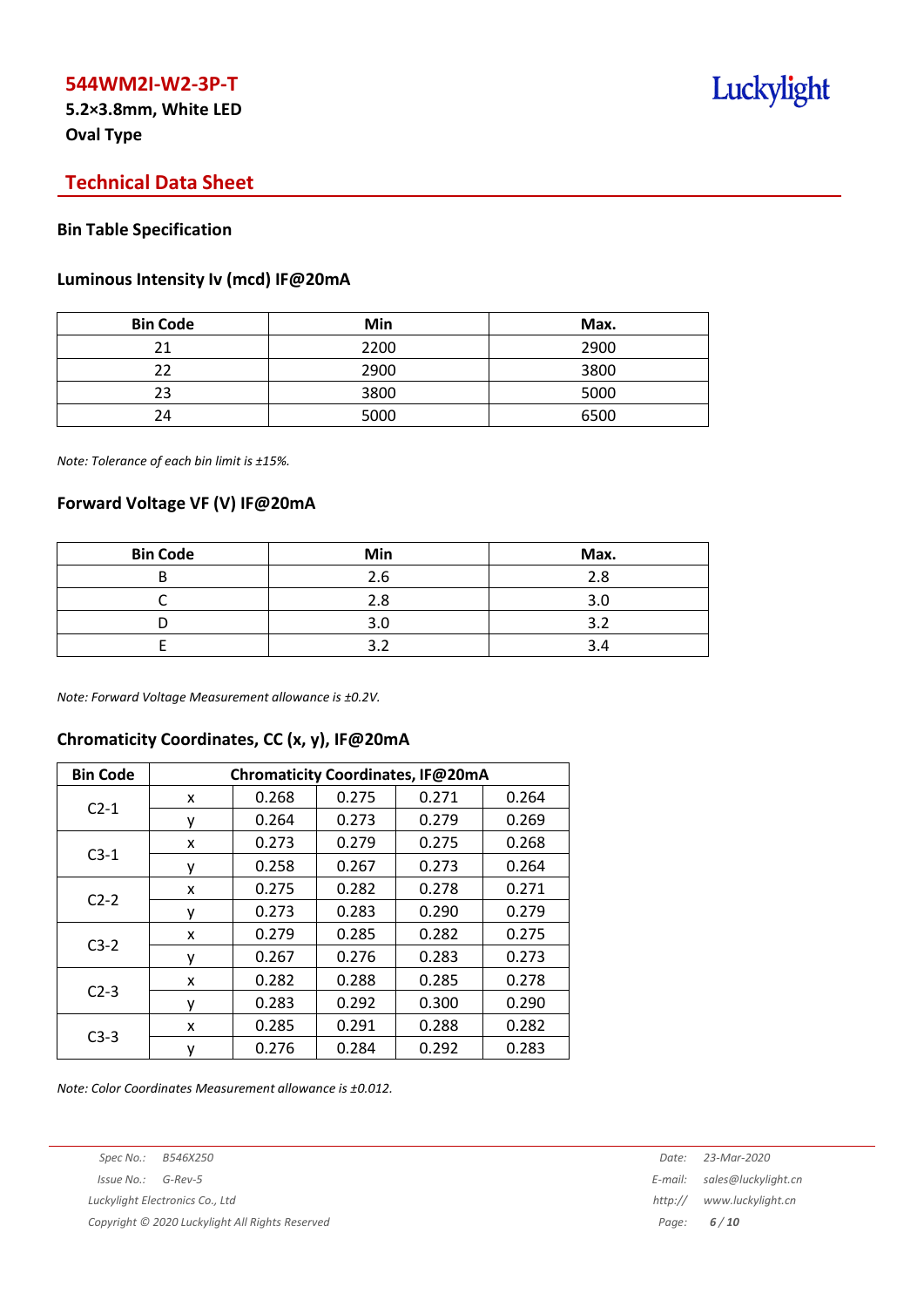**5.2×3.8mm, White LED Oval Type**

# Luckylight

# **Technical Data Sheet**

# **Packing & Label Specifications:**



Packing Quantity:

- a. 500 PCS/bag.
- b.8000 PCS/Inner Box.
- c. 6 Inner Boxes/Outside Box.

| Spec No.: B546X250                              | Date:   | 23-Mar-2020                 |
|-------------------------------------------------|---------|-----------------------------|
| $Is sue No.:  G-Rev-5$                          |         | E-mail: sales@luckylight.cn |
| Luckylight Electronics Co., Ltd                 | http:// | www.luckylight.cn           |
| Copyright © 2020 Luckylight All Rights Reserved |         | Page: $7/10$                |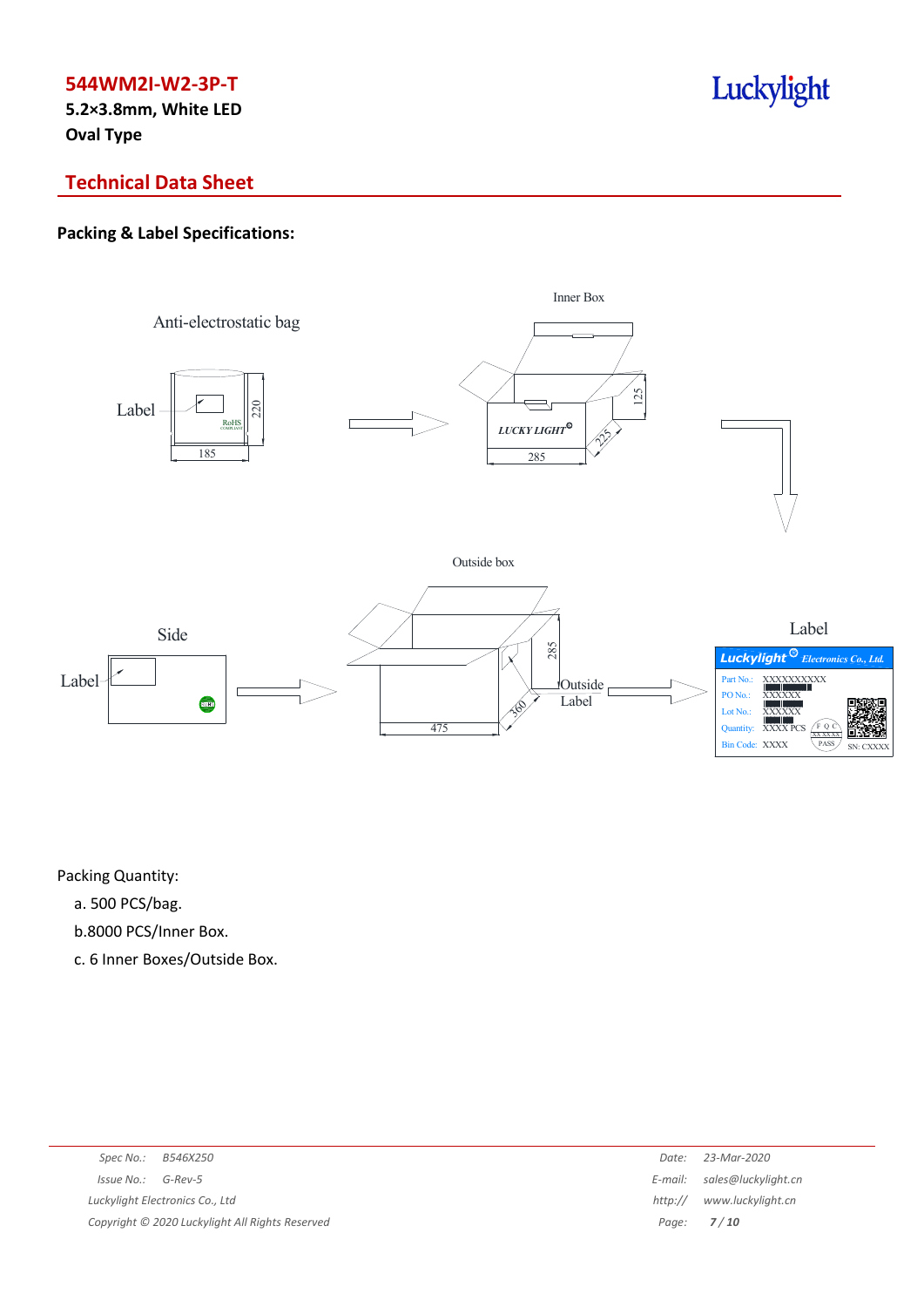**5.2×3.8mm, White LED Oval Type**

# Luckylight

# **Technical Data Sheet**

# **CAUTIONS**

# 1. **Over-current-proof**

Customer must apply resistors for protection, otherwise slight voltage shift will cause big current change (Burn out will happen).

## 2. **Storage**

- 2.1 The LEDs should be stored at 30°C or less and 70%RH or less after being shipped from Luckylight and the storage life limits are 3 months. If the LEDs are stored for 3 months or more, they can be stored for a year in a sealed container with a nitrogen atmosphere and moisture absorbent material.
- 2.2 Please avoid rapid transitions in ambient temperature, especially, in high humidity environments where condensation can occur.

## 3. **Cleaning**

Use alcohol-based cleaning solvents such as isopropyl alcohol to clean the LEDs if necessary.

# 4. **Lead Forming & Assembly**

During lead forming, the leads should be bent at a point at least 1.6mm from the base of LED lens. Do not use the base of the lead frame as a fulcrum during forming. Lead forming must be done before soldering, at normal temperature. During assembly on PCB, use minimum clinch force possible to avoid excessive mechanical stress.

## 5. **Soldering**

When soldering, for Lamp without stopper type and must be leave a minimum of 3mm clearance from the base of the lens to the soldering point. Do not apply any external stress to the lead frame during soldering while the LED is at high temperature.

# Recommended soldering conditions:

|                | <b>Soldering Iron</b>               |                               | <b>Wave Soldering</b>                |
|----------------|-------------------------------------|-------------------------------|--------------------------------------|
| Temperature    | $300^{\circ}$ C Max.<br>3 sec. Max. | Pre-heat<br>Pre-heat Time     | $100^{\circ}$ C Max.<br>60 sec. Max. |
| Soldering Time | (one time only)                     | Solder Wave<br>Soldering Time | 260℃ Max.<br>5 sec. Max.             |

*Note:*

a. Excessive soldering temperature and / or time might result in deformation of the LED lens or catastrophic failure of the LED.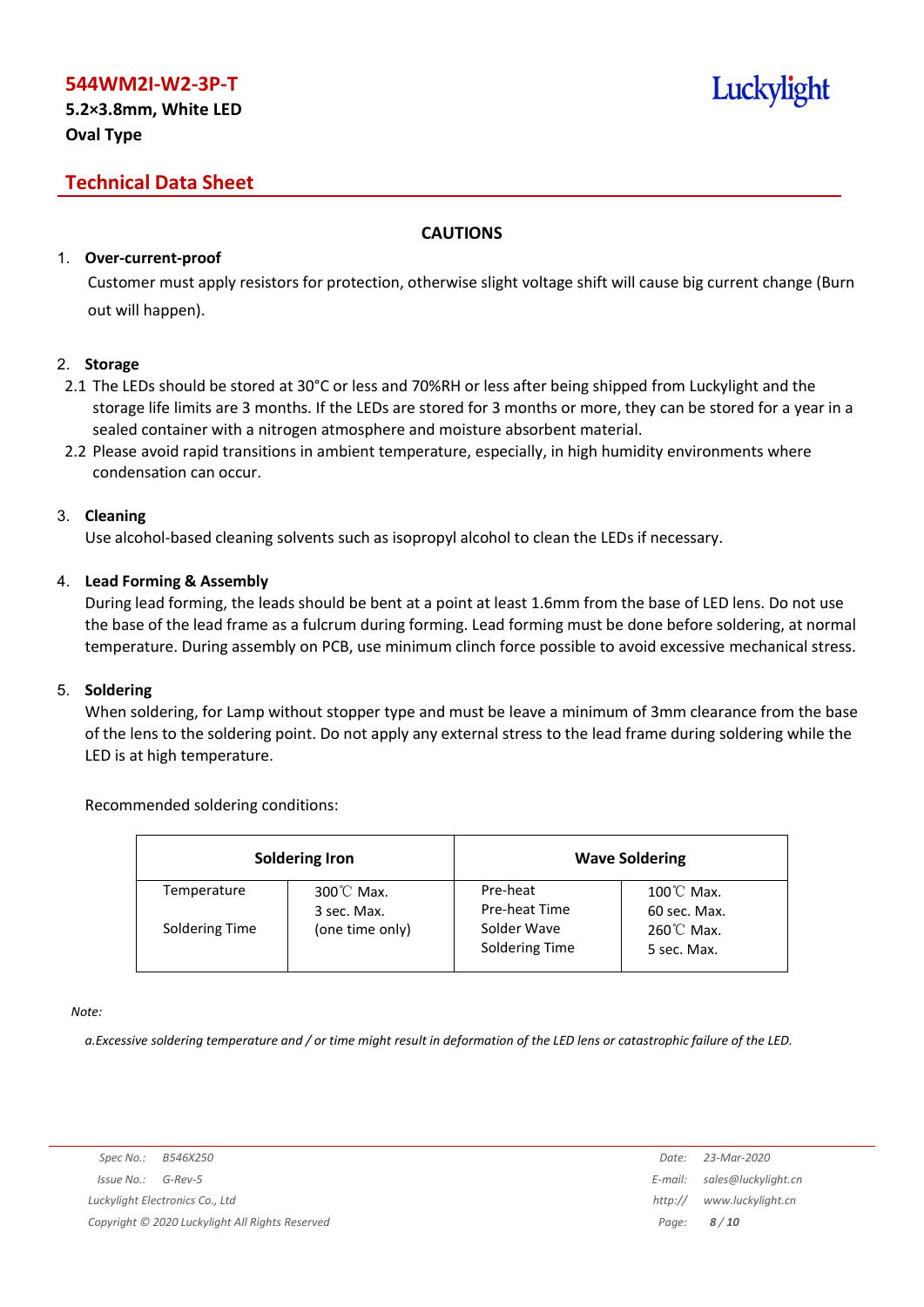**5.2×3.8mm, White LED Oval Type**

# **Technical Data Sheet**

Recommended Wave Soldering Profiles



*Notes:*

a. Recommend pre-heat temperature of 105° C or less (as measured with a thermocouple attached to the LED pins) prior to immersion in the *solder wave with a maximum solder bath temperature of 260° C.*

*b.Peak wave soldering temperature between 245° C ~ 255°C for 3 sec (5 sec max).*

*c.Do not apply stress to the epoxy resin while the temperature is above 85°C.*

*d.Fixtures should not incur stress on the component when mounting and during soldering process.*

*e.SAC 305 solder alloy is recommended.*

*f.No more than one wave soldering pass.*

#### 6. **Drive Method**

An LED is a current-operated device. In order to ensure intensity uniformity on multiple LEDs connected in parallel in an application, it is recommended that a current limiting resistor be incorporated in the drive circuit, in series with each LED as shown in Circuit A below.

**Circuit model A** 

**Circuit model B** 





(A) Recommended circuit

(B) The brightness of each LED might appear different due to the differences in the I-V characteristics of those LEDs.

| Spec No.:<br>B546X250                           | Date:   | 23-Mar-2020                 |
|-------------------------------------------------|---------|-----------------------------|
| Issue No.:<br>G-Rev-5                           |         | E-mail: sales@luckylight.cn |
| Luckylight Electronics Co., Ltd                 | http:// | www.luckylight.cn           |
| Copyright © 2020 Luckylight All Rights Reserved |         | Page: $9/10$                |

| Date:   | 23-Mar-2020         |
|---------|---------------------|
| E-mail: | sales@luckylight.cn |
| http:// | www.luckylight.cn   |
| Page:   | 9/10                |